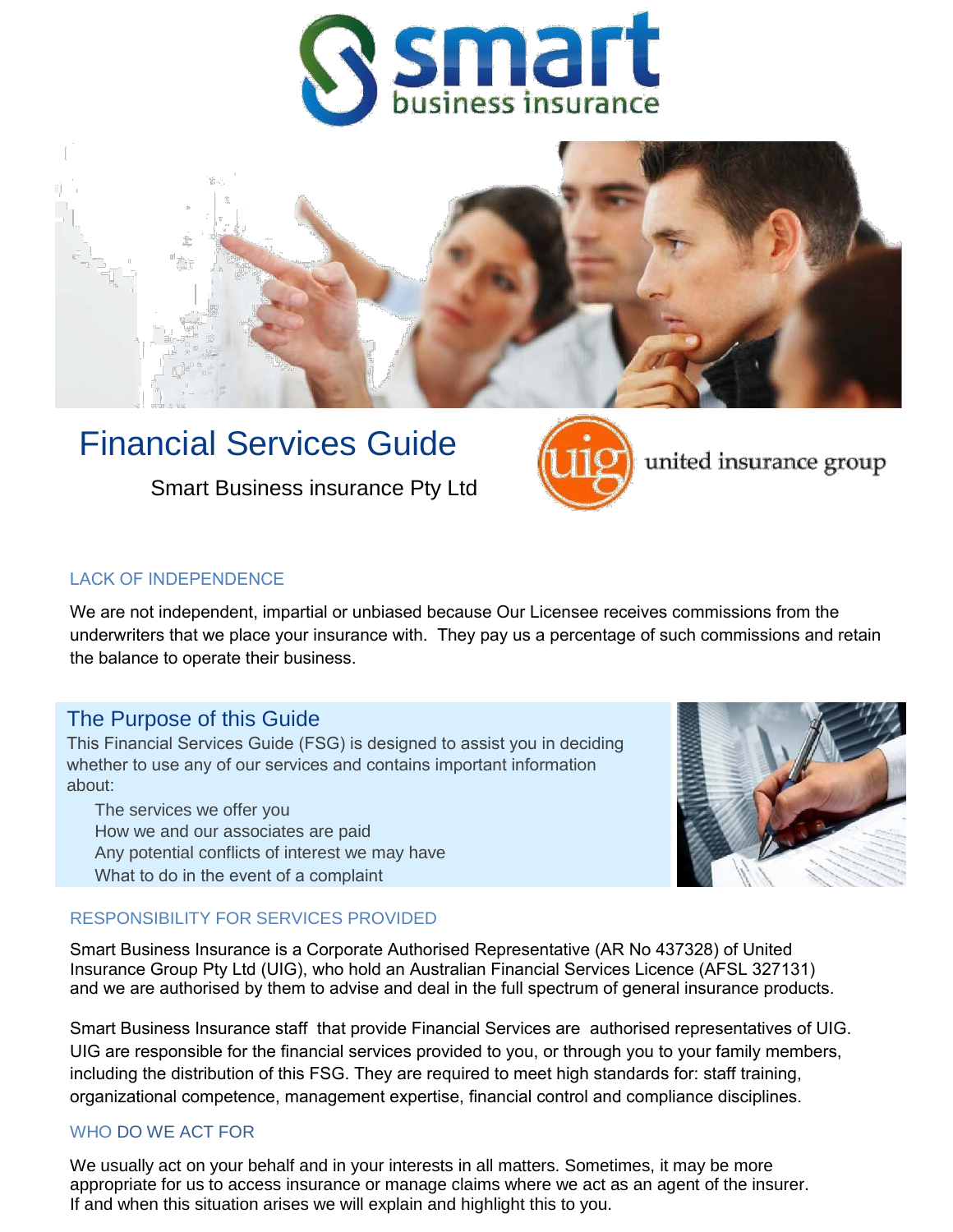

# OUR SERVICES

We offer a range of services to assist you to protect your assets and guard against unexpected liabilities including:

Reviewing and advising on your insurance needs Identifying risk factors to avoid claims Seeking competitive premium quotations

# OUR PRODUCTS

We can advise and arrange a broad range of insurances on your behalf including: Business Insurance Packages, Commercial Property, Construction, Public and Products Liability, Industrial Special Risks, Professional Indemnity Insurance, Management Liability, Cyber Insurance, Marine Transport Insurance, Plant and Heavy Machinery Insurance, Home Building and Contents, Private and Commercial Motor, Strata Insurance, Personal Accident Insurance and Farm Insurance.

# RETAIL CLIENTS

Under the Corporations Act 2001 (The Act) Retail Clients are provided with additional protection from other clients. The Act defines Retail Clients as Individuals or a manufacturing business employing less than 100 people or any other business employing less than 20 people and that are purchasing the following types of insurance covers: Motor vehicle, home building, contents, personal and domestic, sickness/accident/travel, consumer credit and other classes as prescribed by regulations. Some of the information in this FSG only applies to Retail Clients and it is important that you understand if you are covered by the additional protection provided.

# RETAIL CLIENT ISSUES

Typically we only provide General Advice to our Retail Clients. General Advice does not take into account your particular needs and requirements and you should consider the appropriateness of this advice to your circumstances prior to acting upon it. We will provide you with a General Advice Warning in such cases.

If you are a new Retail Client purchasing Personal Accident or Sickness insurance and obtain Personal Advice, that is, advice that takes into account your particular circumstances, we will give you a Statement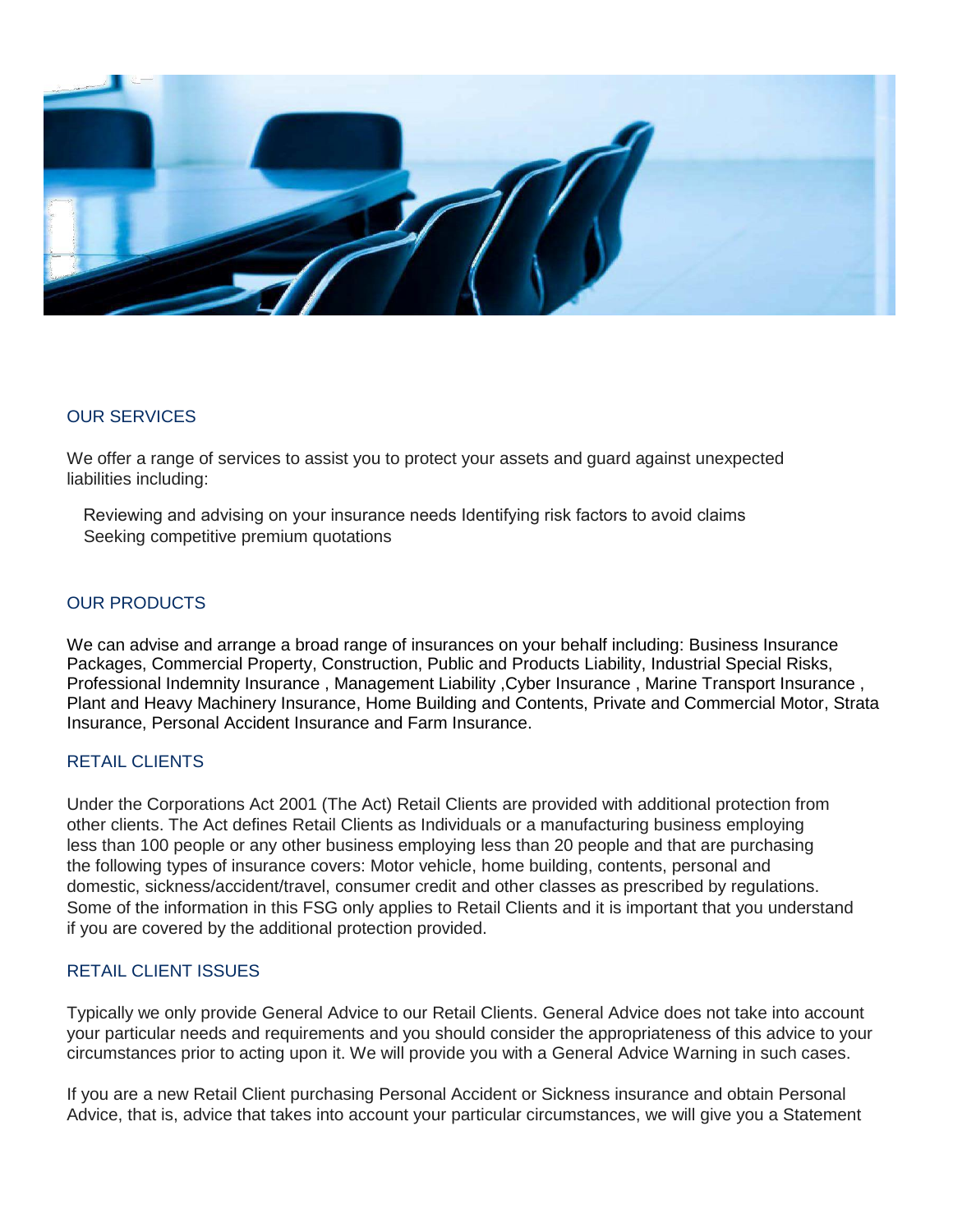of Advice (SOA), that sets out the advice provided and the basis on which the advice is made and our remuneration should you purchase the product.

For existing Retail Clients we may not provide an SOA but rather provide the advice to you orally. In such cases you may request us to provide you with a Record of Advice (via phone or in writing) which we will provide to you within 28 days of such request.

When you ask us to recommend an insurance policy for you, we will usually only consider the policies offered by the insurers or insurance providers that we deal with regularly. In giving you advice about the costs and terms of recommended polices we have not compared those policies to other policies available, other than from those insurers we deal with regularly.

### PRODUCT DISCLOSURE STATEMENTS

If we recommend the new purchase of a particular financial product, we will also give you a Product Disclosure Statement at that time, which sets out details specific to that product and the key benefits and risks in purchasing the product.

# ELECTRONIC DELIVERY OF DISCLOSURE NOTICES

Please note that where possible we prefer to provide all correspondence and disclosure notices (including FSG's and PDS's) to you electronically, via email or links to websites etc. If you have provided your email address to Us we will typically use that email address for all correspondence and disclosure notices. Should you not wish to be sent disclosure documents electronically please advise us and we will update our records accordingly.

#### WHAT WE EXPECT FROM YOU

To enable us to provide the right advice we need you to provide us with complete information about the risk(s) that you face and those that you want to be insured for. You should also tell us about any relevant changes so we may review your insurance accordingly.

## UIG'S SOURCES OF INCOME

When placing your insurance UIG usually receive a commission from the insurer. The amount varies between 0% and 30% of the

base premium you pay. Where a policy is cancelled before the period of insurance has ended we will usually retain the commission on any return premium involved.

If you are a Retail Client and we give you Personal Advice, commission amounts will be provided in any SOA or on any relevant invoices where an SOA is not provided. When we give you General Advice, full commission information (including dollar amounts) will be provided on request.

UIG has a set of standard non refundable Broker Fees that they charge you for services such as market research on products available, assessing the claims service of insurers. Sourcing alternative quotations and coverage and risk analysis and portfolio co-ordination. All fees payable for services will be advised to you at or before the time of providing the advice or service.

UIG retains the interest on premiums paid by you that are held in their trust account before paying the insurer. If you pay by credit card we may charge a credit card fee, which is shown separately on our invoices and is non-refundable. This fee covers the cost of bank charges etc. associated with such facilities. Premium funding products enable you to pay your invoice by instalments. Premium funders do charge interest. UIG may also receive bonuses from Premium Funders in addition to the commission paid to US on each loan. We can arrange premium funding if you require it.

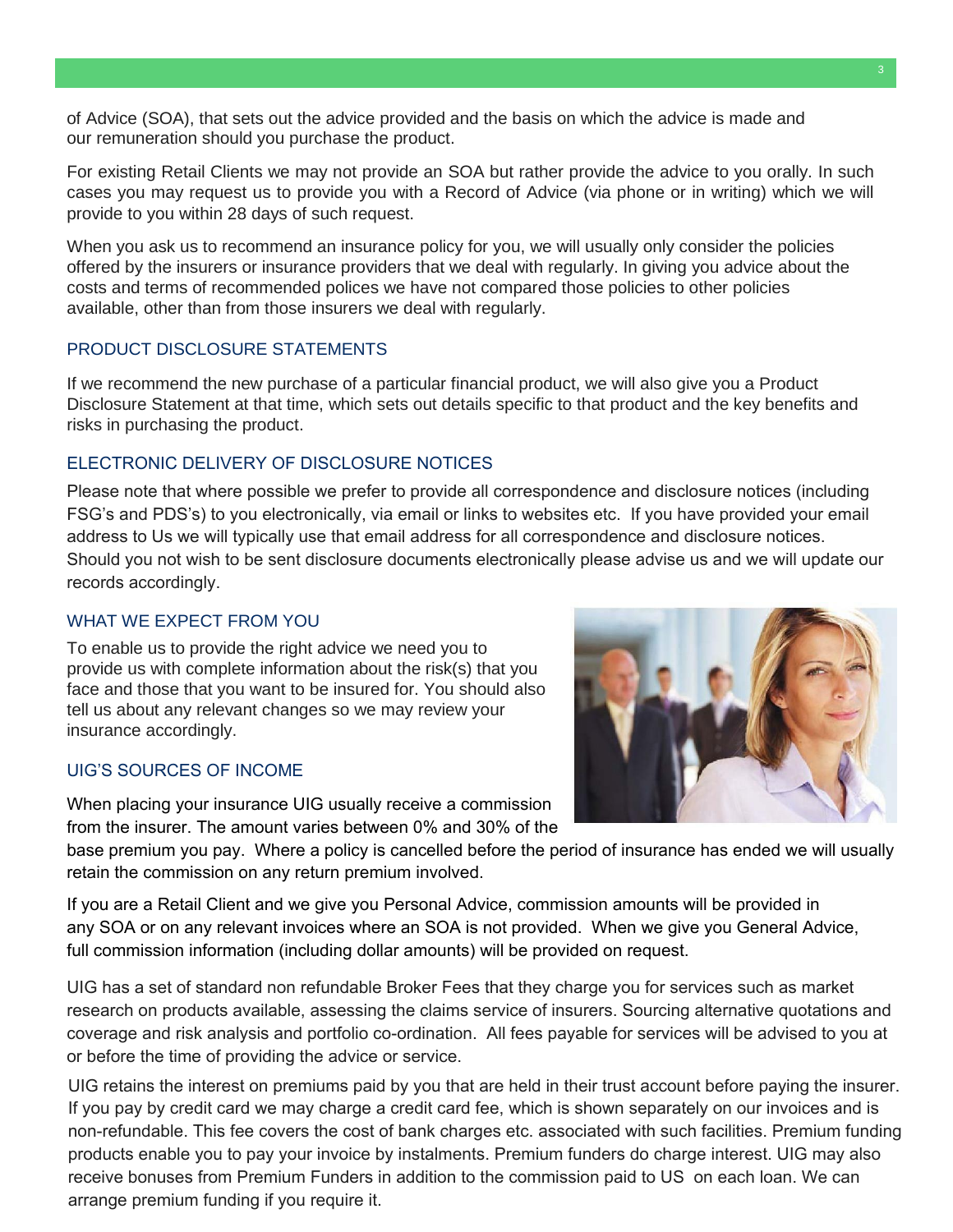### STEADFAST MEMBERSHIP

UIG are a Steadfast Group Limited (Steadfast) Network Broker and have access to member services including model operating and compliance tools, procedures, manuals and training, legal, technical, HR, contractual liability advice and assistance, group insurance arrangements, product comparison and placement support, claims support, group purchasing arrangements and broker support services. These services are either funded by Steadfast, subsidised by Steadfast or available exclusively to Steadfast Network Brokers for a fee.

Steadfast has arrangements with some insurers and premium funders (Partners) under which the Partners pay Steadfast a fee to access strategic and technological support and the Steadfast Broker Network. Steadfast is also a shareholder of some Partners. You can obtain a copy of Steadfast's FSG at www.steadfast.com.au

### HOW WE ARE PAID

Smart Business Insurance receive between 90 % and 95 % of UIG's income that is generated by our clients. If a person has referred you to us, we may pay them a part of any fees or commission received. If you are a Retail Client and receive Personal Advice remuneration details will be disclosed in the SOA or invoices related to the advice.

We will normally receive a commission of between 1% and 4% of the amount funded from the Premium Funder for arranging the funding. We will tell you the basis and amount of any such payment if you ask us.

#### CONFLICTS OF INTEREST

As a business we have relationships with and receive income from various third parties as detailed in this FSG. For Retail Clients receiving Personal Advice, details of relationships that impact the advice will be included in any SOA or invoice documentation we send you. All material conflicts that impact our advice, that are not mentioned in this FSG, will be advised to you on the invoices related to that advice.

#### **COMPENSATION**

UIG hold a Professional Indemnity Policy which also provides coverage for Smart Business Insurance. This policy is designed to pay claims by Third Parties (including our clients) arising out of our Professional Negligence. The policy extends to cover UIG for work done by Smart Business Insurance after we cease to work for UIG and satisfies the requirements for compensation arrangements under Section 912B of The Act.

#### CONTACT AGREEMENT

To ensure that we provide you with appropriate products and services, you agree to us calling you at our discretion to discuss new products and services. If you do not wish to receive such calls please advise us and we will place you on our Do Not Call Register